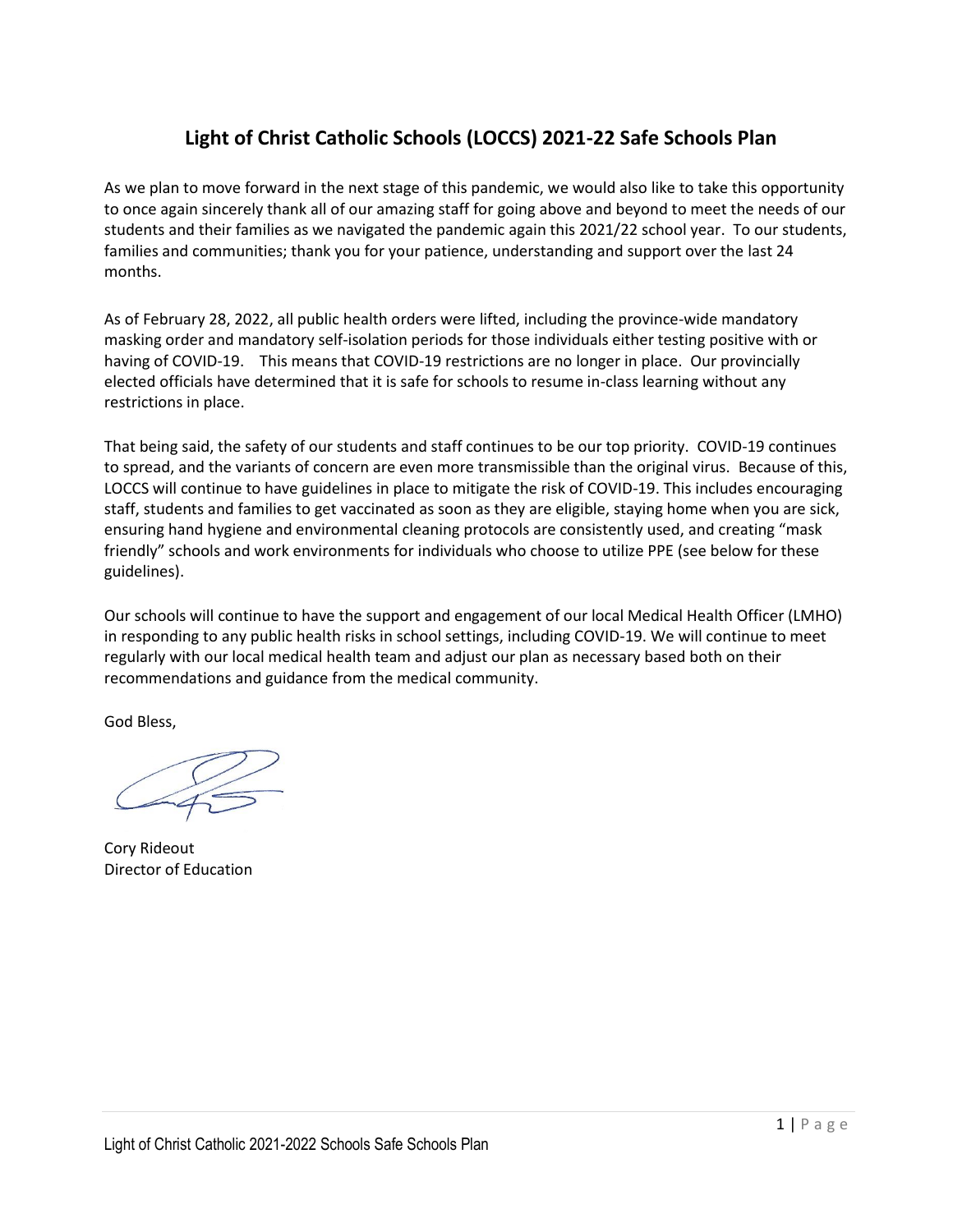# Contents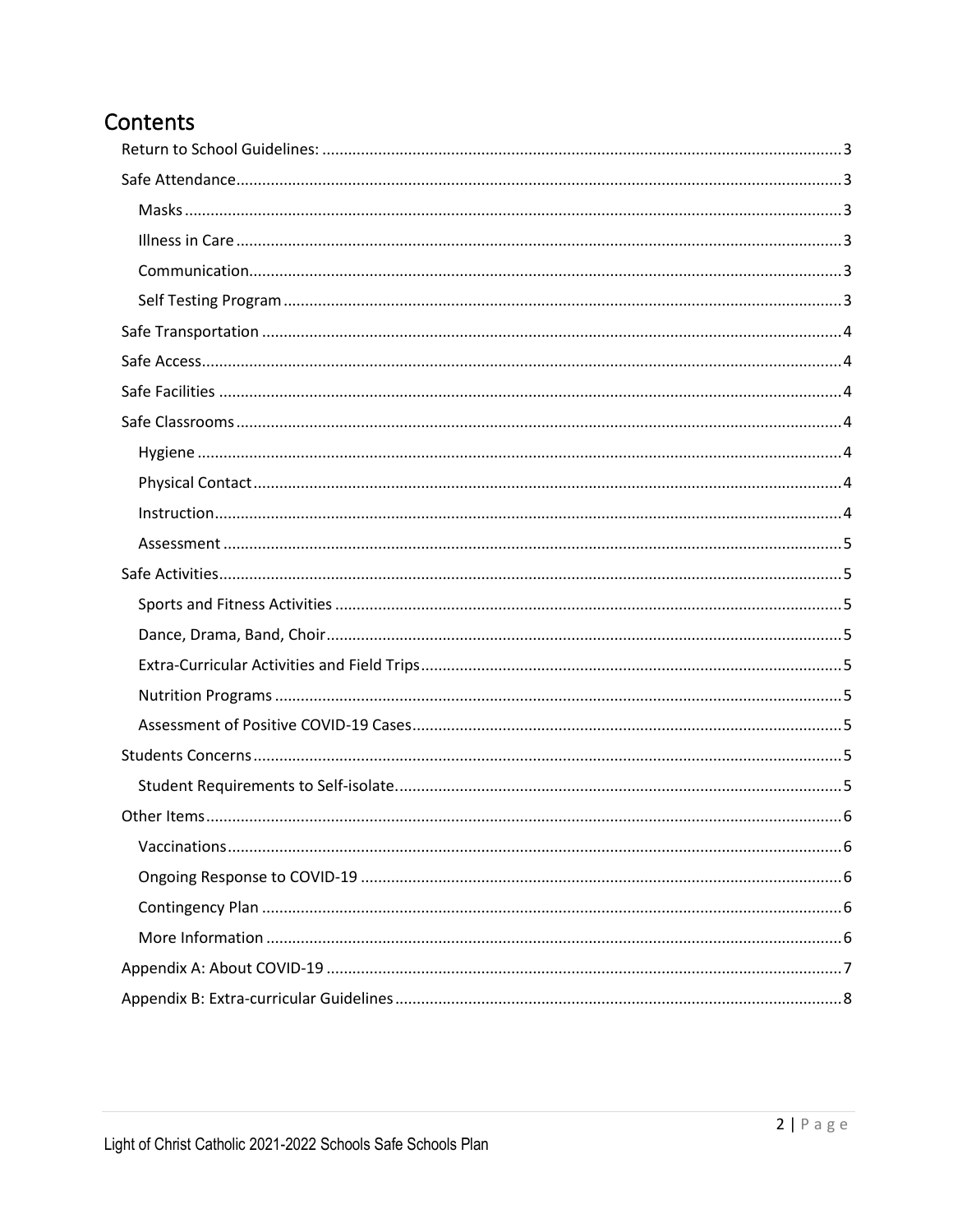### <span id="page-2-0"></span>Return to School Guidelines:

This plan is subject to change should provincial or local circumstances warrant enhanced restrictions.

Because of the unpredictability of COVID-19, the guidelines below may shift on short notice.

## <span id="page-2-1"></span>Safe Attendance

Health officials continue to advise us all to self-monitor for symptoms. In addition, for everyone's safety, we should stay home if we are sick and seek a COVID-19 test.

#### <span id="page-2-2"></span>**Masks**

- Masks are encouraged for all students and staff.
- Encouraged to be worn on buses.
- Masks are encouraged for visitors to the schools and to our Division Office in North Battleford.

Disposable masks will be readily available at every school and school division facility.

#### <span id="page-2-3"></span>Illness in Care

- Students and staff who are ill should stay home until they are symptom free.
- Guests and parents/guardians should refrain from entering schools if they are ill.

#### Schools will:

- Identify an appropriate isolation area for anyone who is ill until they can leave the facility.
- If requested, provide the student with a medical mask to wear.
- Notify the parent or guardian to pick up the student immediately.
- Remain with the student until he/she is picked up.
- Once the student has left, staff in contact with the student should wash their hands thoroughly.
- The areas where the student was located are to be cleaned and disinfected.

#### <span id="page-2-4"></span>**Communication**

- Please ensure that you provide the school with the most up to date and accurate contact information for your child(ren), and that you create an EDSBY account.
- Our plan will be posted on the LOCCS website.

Schools will:

- Ensure the school's website and social media feeds are up-to-date.
- Post the school's plan on the school website.

#### <span id="page-2-5"></span>Self Testing Program

- Rapid Antigen tests will continue to be provided to families who may wish to screen for COVID-19 on an ongoing basis (while supplies last).
- This program will see rapid tests provided to families through their schools, along with instructional information on how to properly self-administer the rapid tests.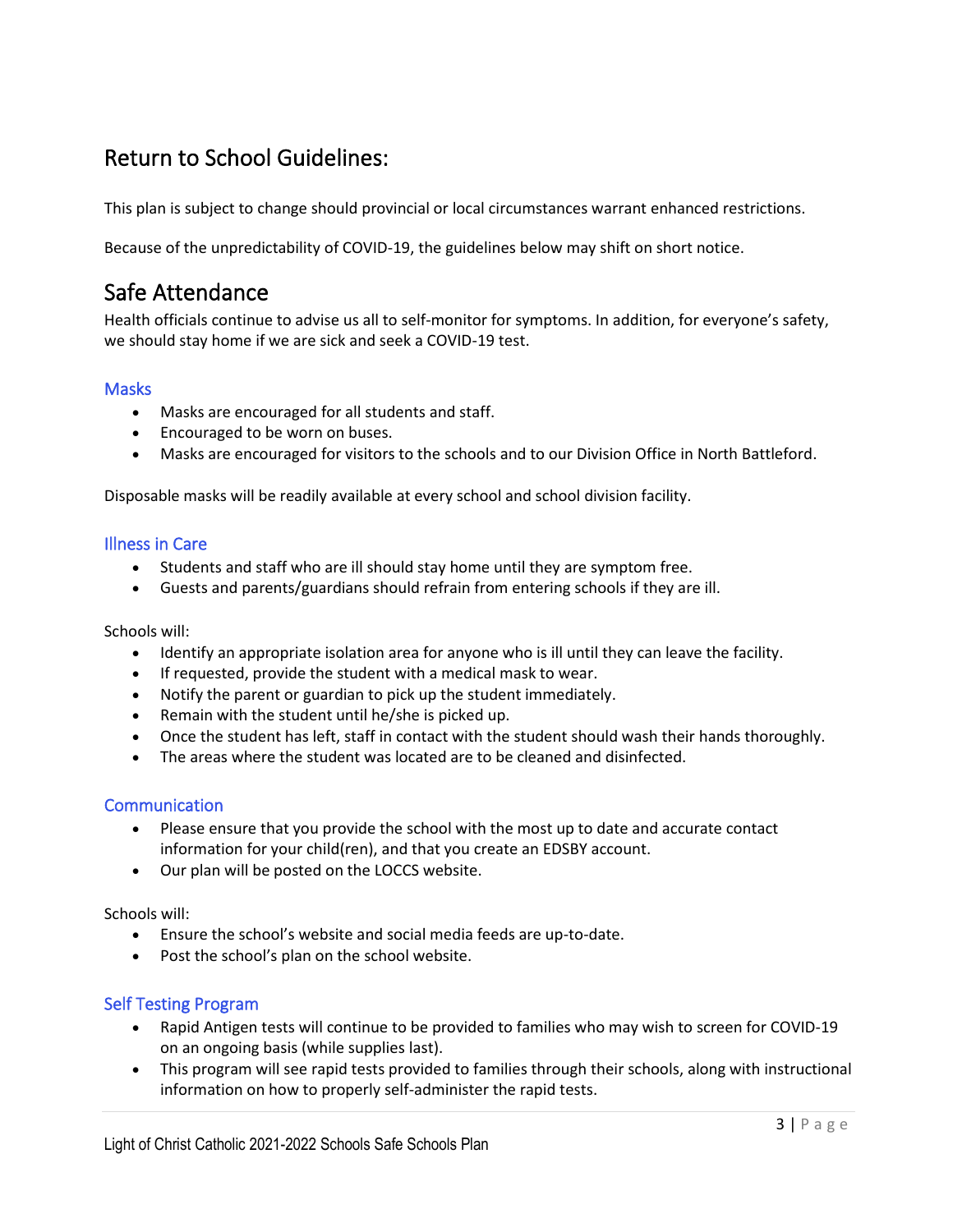• While the recommendation to seek testing and stay home at the first-sign of any symptoms will continue, the rapid testing program is intended to gauge public uptake of the use of rapid tests as a self-administered asymptomatic screening tool.

### <span id="page-3-0"></span>Safe Transportation

- All bus drivers, staff and students on buses are encouraged to wear masks.
- Bus drivers will provide principals and the school division with accurate lists of students riding each bus.
- Recreational travel requiring vehicles (including school or school division owned vans), such as field trips and extracurricular travel, will occur as it did prior to the pandemic. Masks are encouraged to be worn in the vehicle or on the bus.
- Additional cleaning and disinfection will remain in place and be a standard practice. Disinfection will take place after each and every route. LOCCS buses will also be fogged on a regular basis.

## <span id="page-3-1"></span>Safe Access

School-day Structure

• No prescribed school-day structure is required.

## <span id="page-3-2"></span>Safe Facilities

Facilities

- School-wide plan for enhanced cleaning and disinfection will continue to be in place.
- Visual aids demonstrating appropriate hand hygiene techniques and cough etiquette will be displayed throughout schools.
- Ensure hand washing facilities are operational (hot and cold running water) and stocked (soap and paper towel).
- Please see the protocol for disinfecting and cleaning a[t https://drive.google.com/file/d/15](https://drive.google.com/file/d/15-ny9mBz3Pk2ofgtAyhyXxM5bAku9DQw/view?usp=sharing) [ny9mBz3Pk2ofgtAyhyXxM5bAku9DQw/view?usp=sharing](https://drive.google.com/file/d/15-ny9mBz3Pk2ofgtAyhyXxM5bAku9DQw/view?usp=sharing)

## <span id="page-3-3"></span>Safe Classrooms

### <span id="page-3-4"></span>Hygiene

- Promote appropriate hand hygiene at all times.
- Hand sanitizer stations will be available in each classroom and at the main entrance of all schools and school division buildings.
- Children will be taught how to clean their hands properly using age-appropriate materials.

### <span id="page-3-5"></span>Physical Contact

- There are no guidelines for physical distancing for students or staff.
- Schools will do their best to space students appropriately in classrooms and common areas.

#### <span id="page-3-6"></span>**Instruction**

- Full Saskatchewan curriculum will be taught by teachers.
- The Provincial Education Interim Plan provides guidance for this area.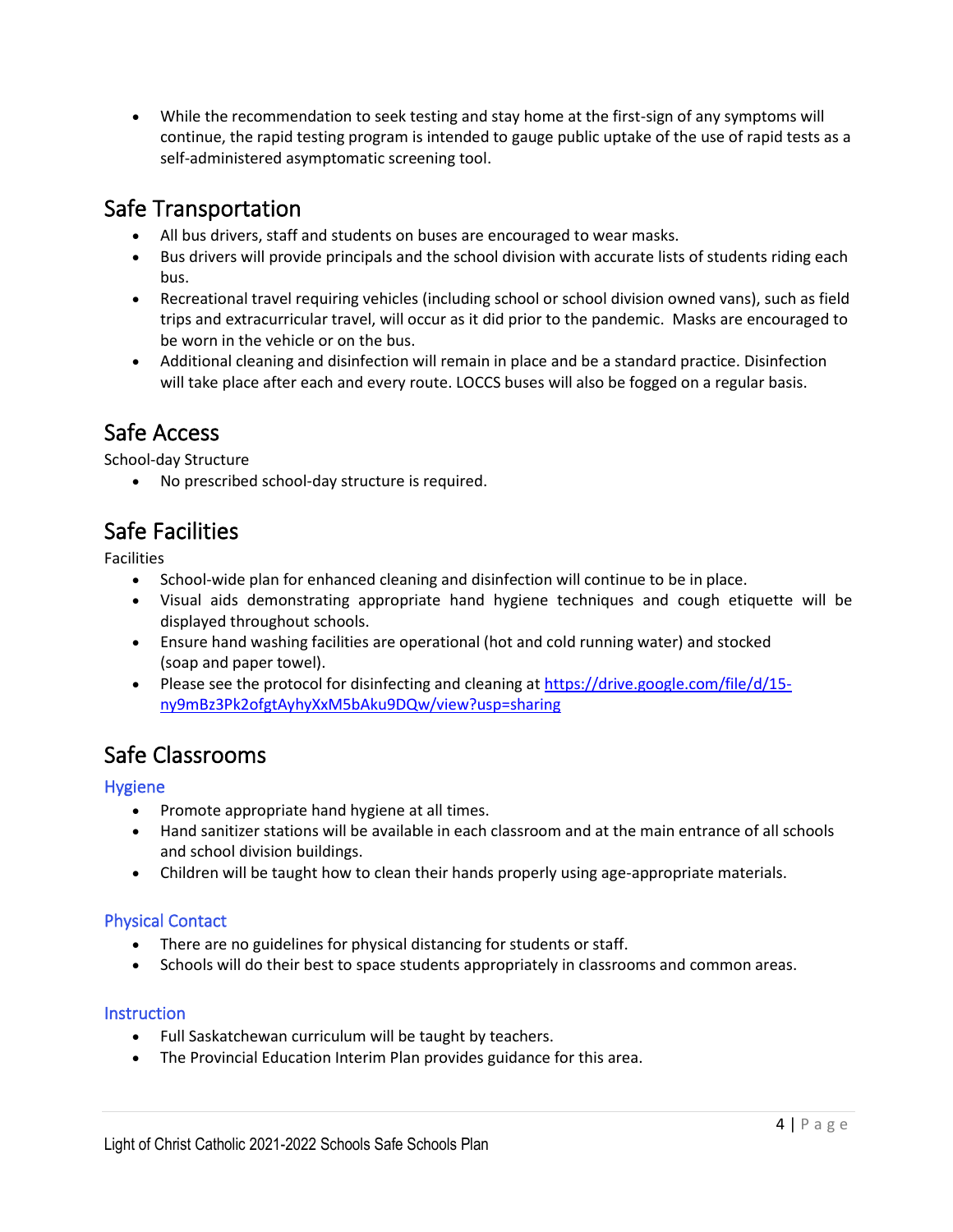#### <span id="page-4-0"></span>Assessment

• There is no requirement for provincial exams for the 2021-22 school year.

### <span id="page-4-1"></span>Safe Activities

#### <span id="page-4-2"></span>Sports and Fitness Activities

• Regular activities may resume.

#### <span id="page-4-3"></span>Dance, Drama, Band, Choir

• Regular activities may resume.

#### <span id="page-4-4"></span>Extra-Curricular Activities and Field Trips

- Extracurricular activities add value to our students' educational experience. Clubs, sports and the arts allow for students to participate in areas of passion.
- Regular activities will resume
- For details, please refer to Appendix B.

#### <span id="page-4-5"></span>Nutrition Programs

- Resume regular activities.
- Continue good practice of controlling areas where children are preparing food and/or eating (seated, hand hygiene, cleaning and sanitation of food surfaces, etc).

#### <span id="page-4-6"></span>Assessment of Positive COVID-19 Cases

• There is no longer a requirement to notify the school of positive Covid-19 cases

### <span id="page-4-7"></span>Students Concerns

#### <span id="page-4-8"></span>Student Requirements to Self-isolate.

• Effective February 28, 2022, there is no Public Health Order (PHO) in place requiring mandatory self-isolation periods for those individuals either testing positive with or having of COVID-19 symptoms. All students who test positive for Covid-19 are being asked to stay at home and not attend school until they are symptom free.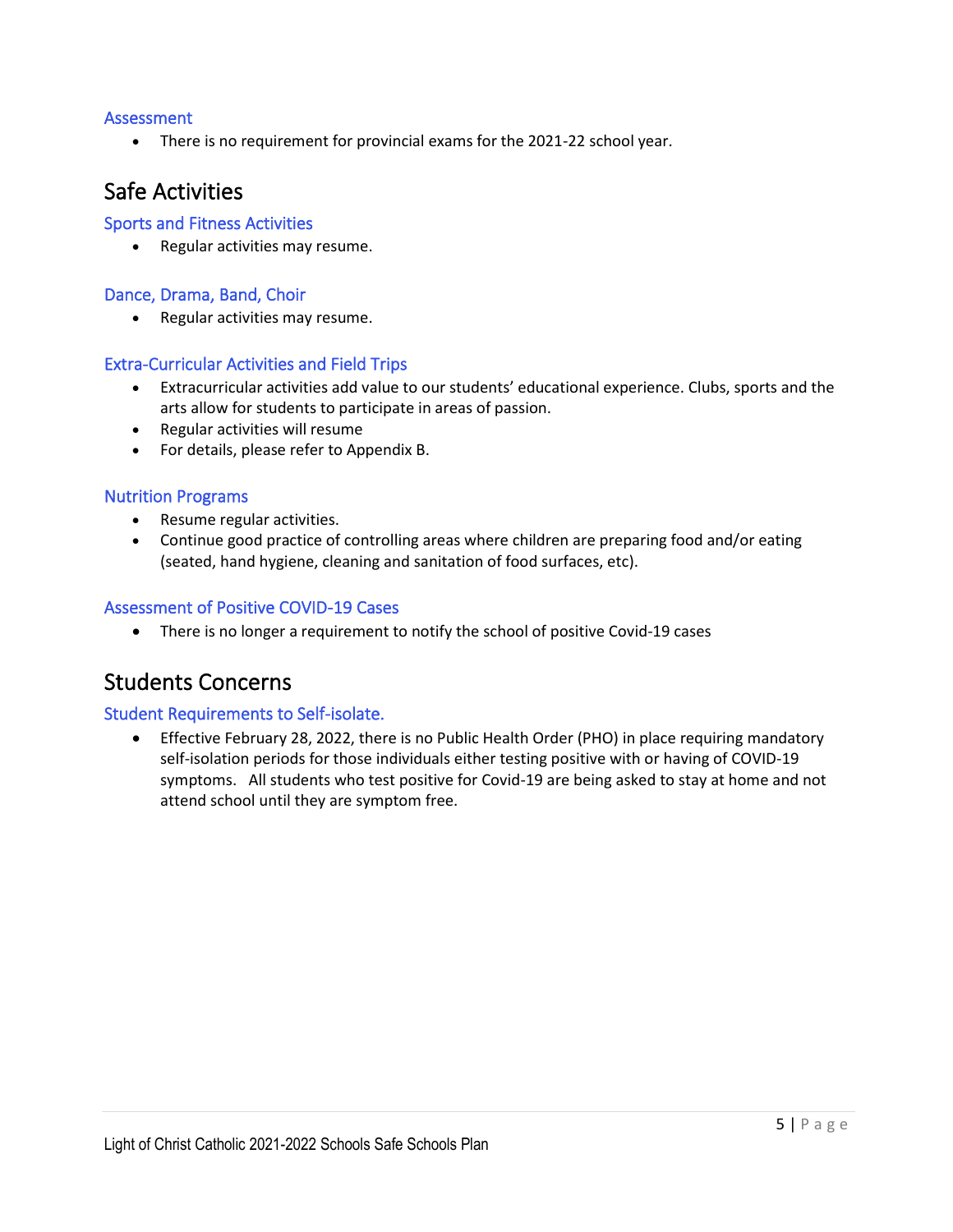# <span id="page-5-0"></span>Other Items

### <span id="page-5-1"></span>Vaccinations

High community vaccine uptake is key to protecting children ineligible for a COVID-19 vaccine. Individuals five years of age and older are currently eligible for vaccines.

- Staff assume the shared responsibility of assisting one another in maintaining healthy and safe workplaces.
- Staff are encouraged to avail themselves of all Ministry of Health recommended vaccinations.
- Staff are encouraged to discuss the efficacy of recommended vaccinations with their personal health care providers.
- The Saskatchewan Health Authority will also offer school-based vaccination clinics similar to those offered at the end of the last school year. These clinics will enhance vaccine accessibility for those students or staff who have not been vaccinated, or who have only been vaccinated with a single dose.

### <span id="page-5-2"></span>Ongoing Response to COVID-19

#### <span id="page-5-3"></span>Contingency Plan

- Although we have planned for a safe and full return to school for students and staff, we must be ready to implement a contingency plan if necessary.
- The ability to move smoothly from in-school learning to at-home learning is critical, and once again, blended learning will allow us to flip from a more open scenario to a more closed scenario as seamlessly as possible.
- We will be ready to move from a return to normal to a more restricted model (levels 2, 3 and 4 of our previous plan) if circumstances warrant us taking this action.

#### <span id="page-5-4"></span>More Information

More information is available at [www.saskatchewan.ca](http://www.saskatchewan.ca/)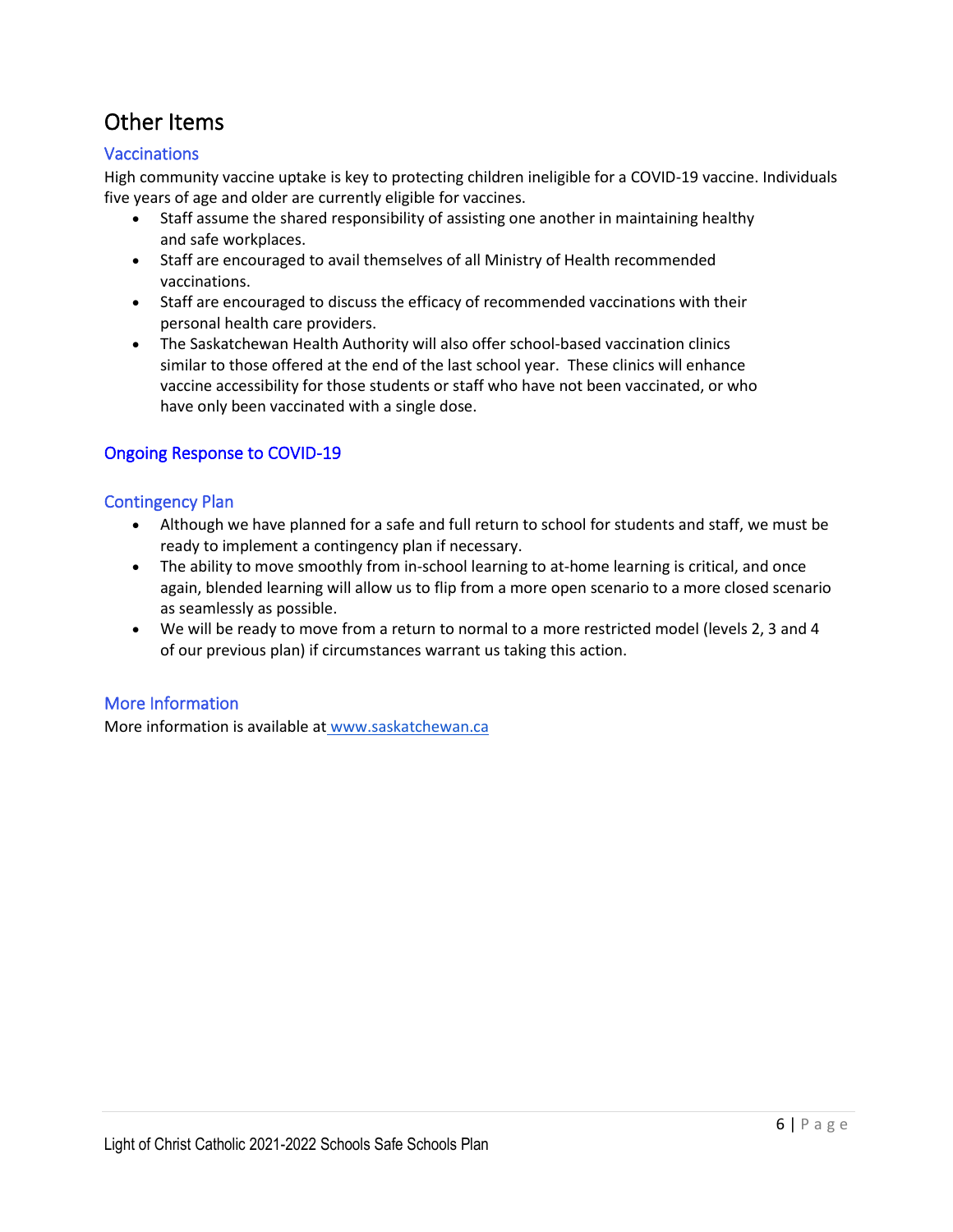# <span id="page-6-0"></span>Appendix A: About COVID-19

COVID-19 is a dangerous disease caused by a virus discovered in December 2019. It is very contagious and has quickly spread around the world.

Symptoms of COVID-19 are similar to other respiratory illnesses, including the flu and common cold and may include one or more of the following:

- Fever
- Cough
- Headache
- Muscle and/or joint aches and pains
- Sore throat
- Chills
- Runny nose
- Nasal congestion
- **Conjunctivitis**
- **Dizziness**
- Fatigue
- Nausea/vomiting
- Diarrhea
- Loss of appetite (difficulty feeding for children)
- Altered sense of taste or smell
- Shortness of breath
- Difficulty breathing